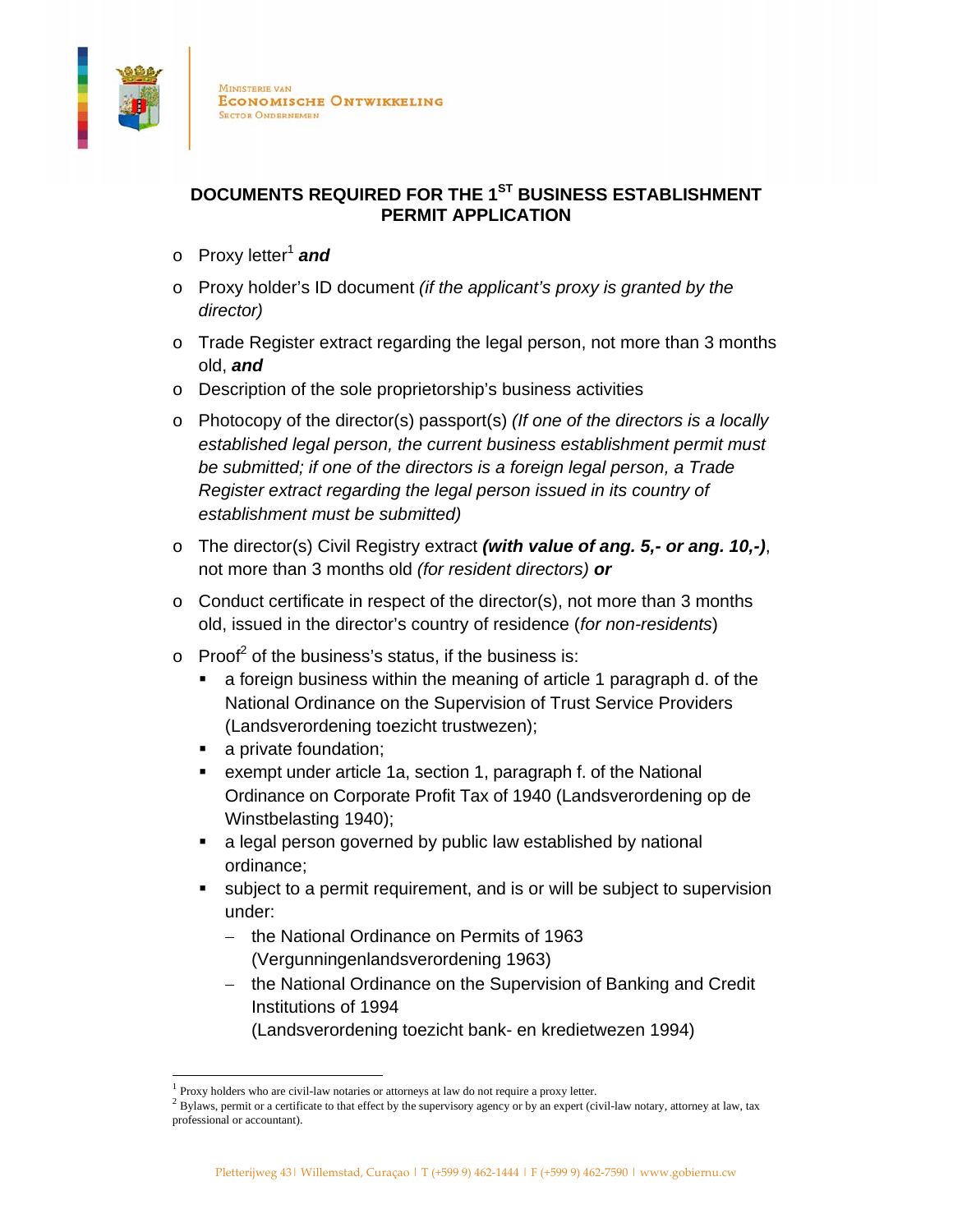

**MINISTERIE VAN ECONOMISCHE ONTWIKKELING SECTOR ONDERNEMEN** 

- the National Ordinance on Corporate Pension Funds (Landsverordening ondernemingspensioenfondsen)
- the National Ordinance on the Supervision of Trust Service **Providers** 
	- (Landsverordening toezicht trustwezen)
- the National Ordinance on the Insurance Brokerage Business (Landsverordening assurantiebemiddelingsbedrijf)
- the National Ordinance on the Supervision of Stock Exchanges (Landsverordening toezicht effectenbeurzen)
- the National Ordinance on the Supervision of Insurance Companies (Landsverordening toezicht verzekeringsbedrijf)
- the National Ordinance on the Supervision of Investment Institutions and Administrators (Landsverordening toezicht beleggingsinstellingen en administrateurs)
- the National Ordinance on Economic Zones of 2000 (Landsverordening economische zones 2000)

For foreign directors:

- o Copy of a valid residence permit *or*
- o Certification of automatic admission by law for an indefinite period, *or*
- o Certification to the effect that the National Ordinance on Admission and Expulsion does not apply *or*
- o Naturalization Decree *or*
- o Current director's license: **this must not be older than 5 years as from the date of issuing the application for the establishment permit** *or*
- $\circ$  Proof<sup>3</sup> of investments made or to be made
- o ANG 20.00 revenue stamp *(to be submitted at the time of receiving the permit)*

<sup>3</sup> Business plan, statement from a bank or accountant's statement.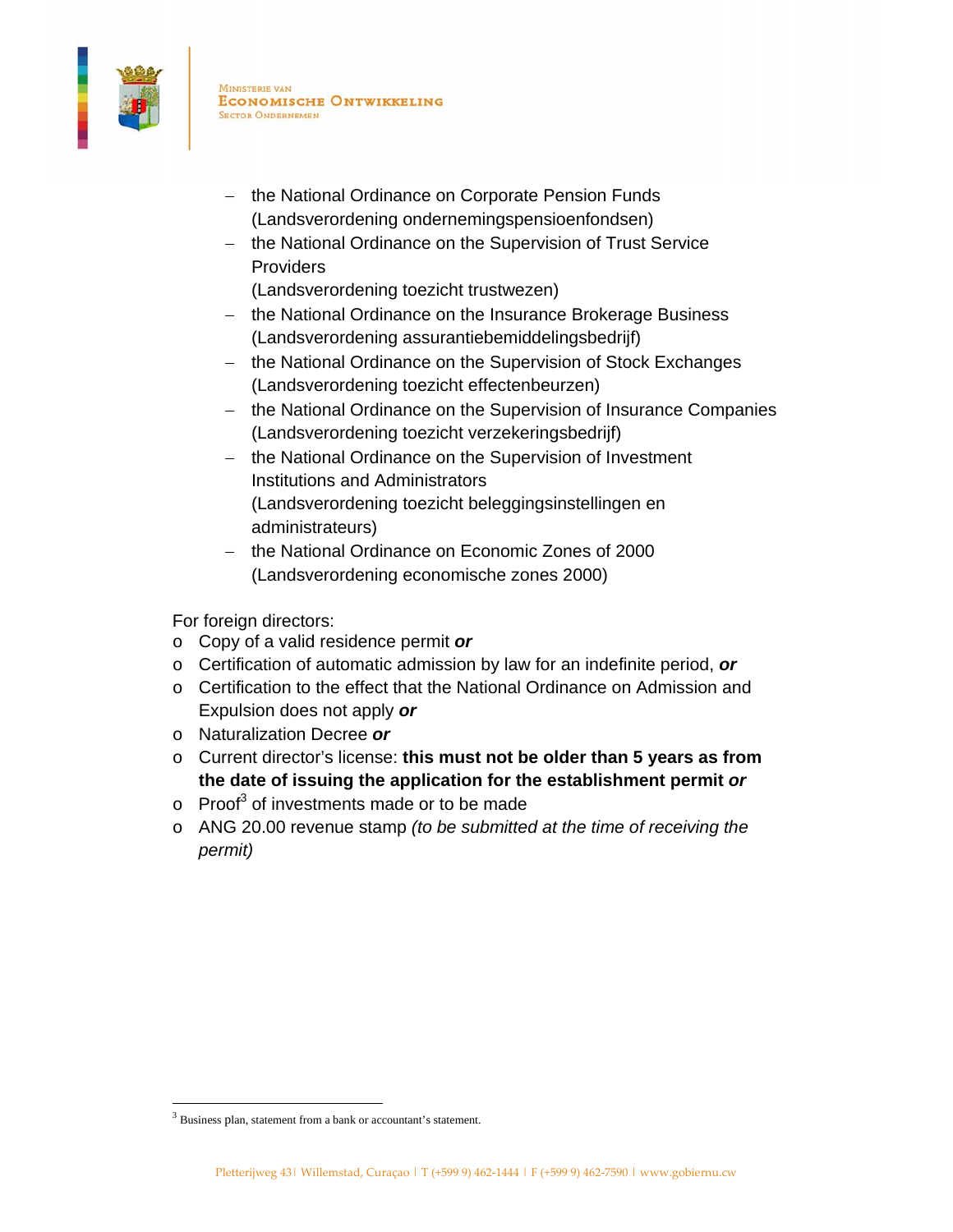

**MINISTERIE VAN ECONOMISCHE ONTWIKKELING SECTOR ONDERNEMEN** 

## **DOCUMENTS REQUIRED FOR ADDING OR CHANGING DIRECTORS**

- o Proxy letter 4 *and*
- o Proxy holder's ID document *(if the applicant's proxy is granted by the director)*
- o Photocopy of the director(s) passport(s) *(If one of the directors is a locally established legal person, the current business establishment permit must be submitted; if one of the directors is a foreign legal person, a Trade Register extract regarding the legal person issued in its country of establishment must be submitted)*
- o The director(s) Civil Registry extract*(with value of ang. 5,- or ang. 10,-)* , not more than 3 months old *(for resident directors) or*
- $\circ$  A conduct certificate in respect of the director(s), not more than 3 months old, issued in the director's country of residence (*for non-resident directors*)
- o Current director's license and business establishment permit
- o ANG 20.00 revenue stamp *(to be submitted at the time of receiving the permit)*

For foreign directors:

- o Copy of a valid residence permit *or*
- o Certification of automatic admission for an indefinite period by law, *or*
- o Certification to the effect that the National Ordinance on Admission and Expulsion does not apply *or*
- o Naturalization Decree *or*
- o Current director's license: **this must not be older than 5 years as from the date of issuing the application for the establishment permit** *or*
- $\circ$  Proof<sup>5</sup> of investments made or to be made

<sup>&</sup>lt;sup>4</sup> Proxy holders who are civil-law notaries or attorneys at law do not require a proxy letter.

<sup>5</sup> Business plan, statement from a bank or accountant's statement.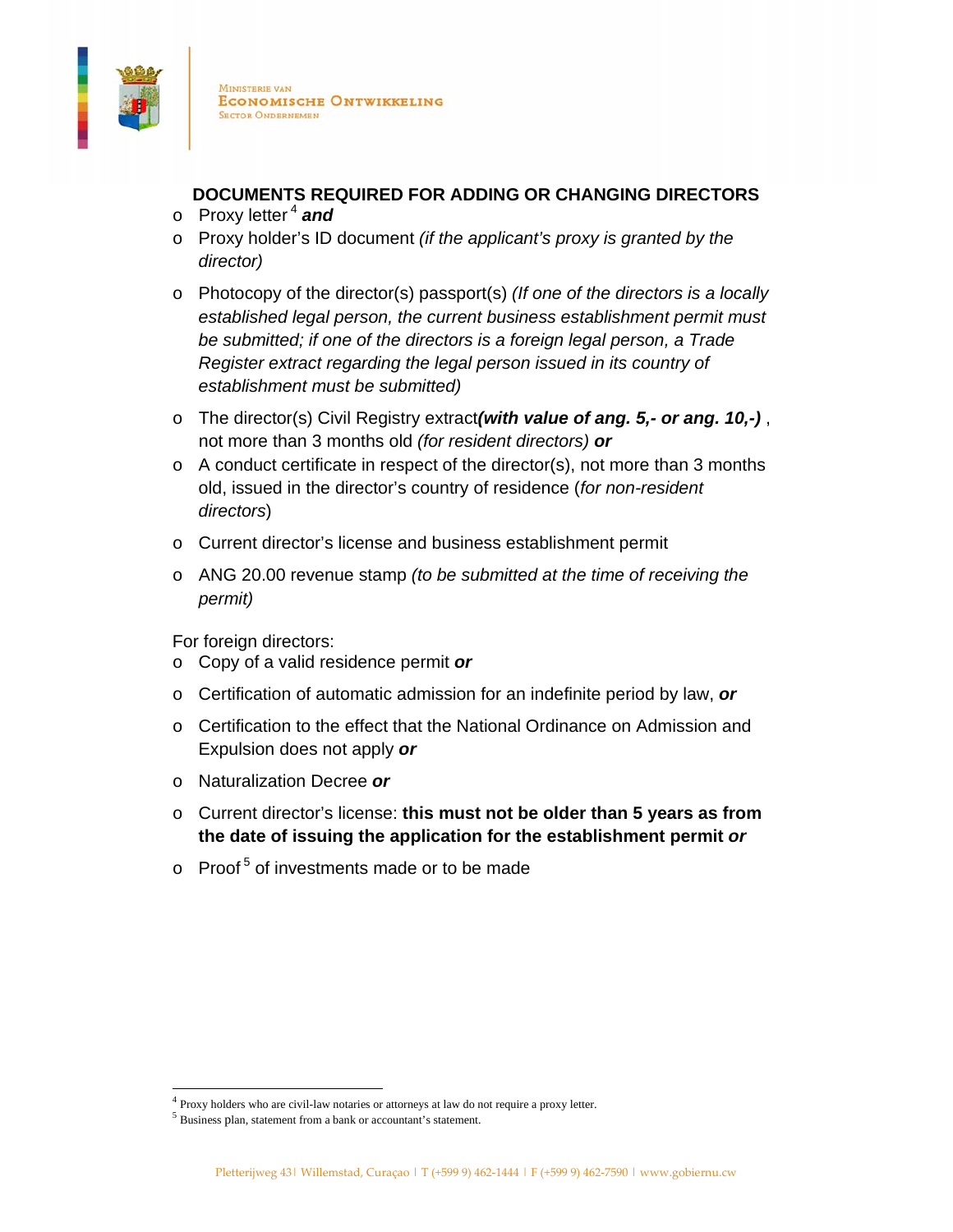

## **DOCUMENTS REQUIRED FOR AMENDMENTS TO THE NAME AND OBJECT**

- o Proxy letter 6 *and*
- o Proxy holder's ID document *(if the applicant's proxy is granted by the director)*
- o Photocopy of the director(s) passport(s)
- o Trade Register extract regarding the legal person, not more than 3 months old
- o Current director's license and business establishment permit
- o ANG 20.00 revenue stamp *(to be submitted at the time of receiving the permit)*

 $<sup>6</sup>$  Proxy holders who are civil-law notaries or attorneys at law do not require a proxy letter.</sup>